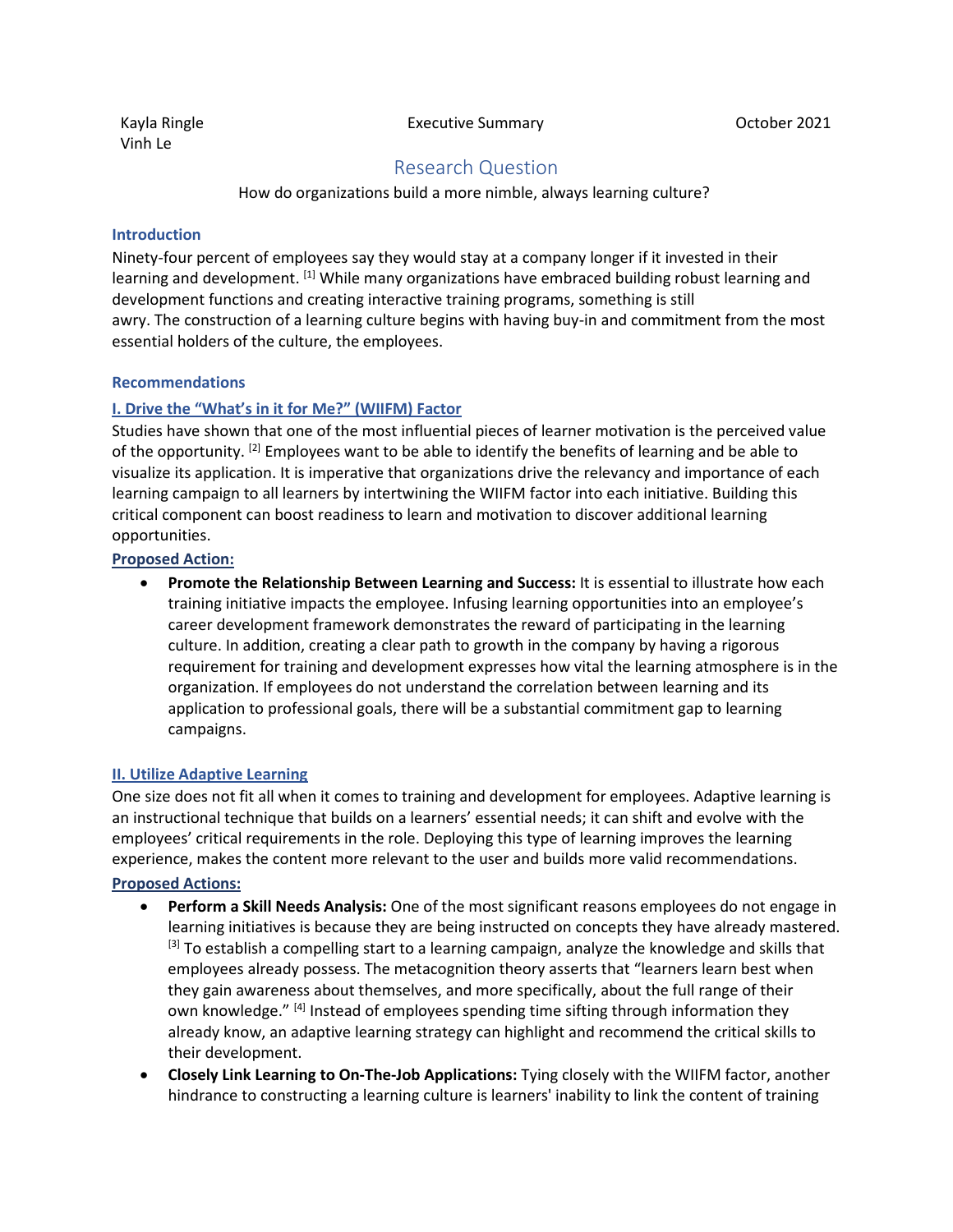programs to on-the-job applications. This is known as the "skills transfer gap." A strong connection between training and an employee's on-the-job work can position learning to be thoroughly integrated into the flow of work and stimulate a more substantial commitment to learning. Utilizing an adaptive learning approach, learning can shift in conjunction with the job to present the most in-demand skills for the employee's role.

• **Foster Future Focused Learning:** A study conducted by the World Economic Forum estimates that 50% of all employees will need reskilling in the next five years. [5] The shift in employees' needs for upskilling or reskilling requires a change in the way they are currently learning in their organization. Realigning the learning framework into a skill-based adaptive learning design will make the learning culture more nimble in a volatile, uncertain, complex, and ambiguous (VUCA) world.

# **III. Deploy a Learning Experience Platform**

Employee commitment to obtaining new knowledge is fundamental in the success of learning campaigns and the growth of a learning culture. To foster a more nimble, always learning culture, organizations should adopt a **skill-based learning architecture** and deploy it through the adaptive learning structure of a **Learning Experience Platform (LXP)**. Now more than ever, WIIFM factors need to be meticulously endorsed and considered in each training initiative; using skill-based learning through an LXP, employees can visualize their path to success in the organization through actionable learning recommendations. LXPs utilize the adaptive learning configuration to analyze what skills users already possess; this ensures that the content being taught is relevant to the needs of each employee. In addition, this type of platform acts as the vehicle that enables learning to be continuously developed to fit the needs of an advancing workforce, keeping the organization nimble in evolving environments.

# **Putting It All Together: A Skill-Based Architecture through a Learning Experience Platform**

One of the most famous Learning Experience Platform applications is IBM's algorithm-based Your Learning platform. This platform has been wildly successful and has aided the organization in staying agile and progressive by tailoring each employee's learning path to fit their individual needs.<sup>[7]</sup> The platform includes two outstanding applications that promote building a nimble and always learning culture: skill-based career mapping and personalized learning content. Your Learning utilizes reliable statistics to suggest trending job opportunities and recommends skills to meet the new role's requirements. These suggestions and recommendations are considered based on the employee's current stage of knowledge and the movement of the job market. In addition, the platform also sends notifications to employees that are best fit for open positions in the company. In 2019, 336,000 IBM employees (99% of the entire workforce) visited Your Learning, with a total of 9.1M visits. Each employee invested, on average, 77 hours a year in self-training, exceeding the expectation of 40 hours a year when IBM launched the platform. As for career growth, employees with at least five training certificate completions increased 5% in job performance. The odds of being promoted increase by approximately 9% with each training completed. Learners who spend more time utilizing Your Learning are more likely to be promoted (1.62 times) than those with lower training time. [8]

#### **Conclusion**

A learning culture is "skilled at creating, acquiring, and transferring knowledge, and at modifying its behavior to reflect new knowledge and insights." [6] With the utilization of an LXP's capabilities and a shift to a skill-based learning structure, organizations can advance their workforce and be nimble in a VUCA world.